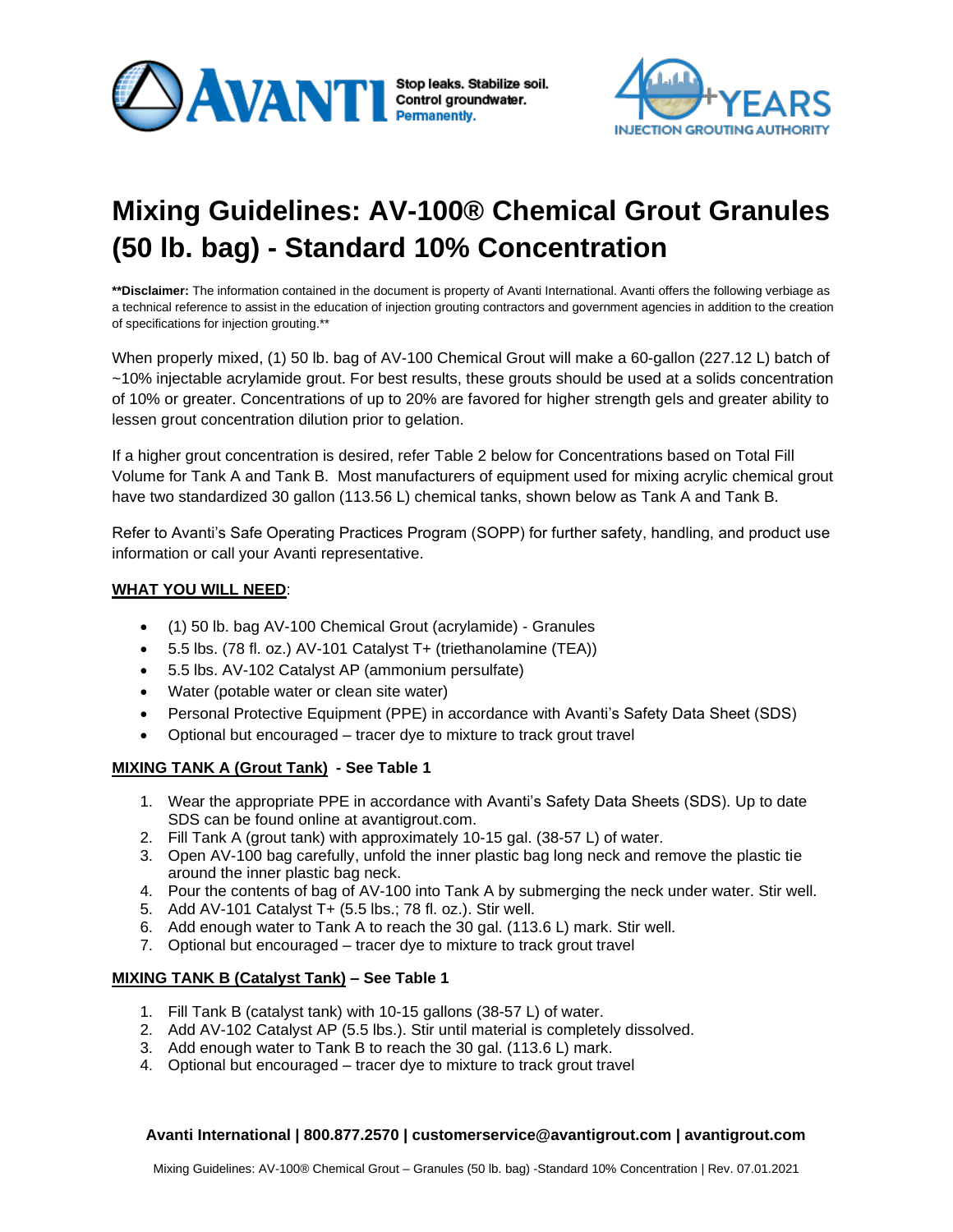



| TANK A                                                                                                                                                                          | <b>TANK B</b>                                                                                                  |                                                |
|---------------------------------------------------------------------------------------------------------------------------------------------------------------------------------|----------------------------------------------------------------------------------------------------------------|------------------------------------------------|
| Water: 10-15 gal. (38-57 L)<br>AV-100 Chemical Grout $-$ (1) 50 lb. bag<br>AV-101 Cat-T+: 5.5 lbs. (78 fl. oz.)<br>Water: up to 30 gal. mark<br>*Do not exceed 5% AV-101 Cat-T+ | Water: 10-15 gal. (38-57 L)<br>AV-102 AP: 5.5 lbs.<br>Water: up to 30 gal. mark<br>*Do not exceed 5% AV-102 AP | $~10\%$ AV-100<br>concentration<br>in solution |
| 30 gal. (113.6 L)                                                                                                                                                               | 30 gal. (113.6 L)                                                                                              | 60 gal. (227.1 L)                              |

**Table 1**. Mix Component Steps by Tank

| <b>Grout Concentration</b> | <b>Total Tank A Fill Volume (gal.)</b> | Total Tank B Fill Volume (gal.) |  |  |
|----------------------------|----------------------------------------|---------------------------------|--|--|
| $~10\%$                    | 30.0                                   | 30.0                            |  |  |
| $~12\%$                    | 25.0                                   | 25.0                            |  |  |
| $~15\%$                    | 22.5                                   | 22.5                            |  |  |
| $~20\%$ *                  | 15.0                                   | 15.0                            |  |  |

**Table 2.** Concentrations Based on Total Fill Volume of Tank A and B

\* Do not add more than 10 gallons of water to Tank A before adding AV-100 granules.

**Note**: Before grouting, perform a "cup test". A cup tests consists of using two (2) disposable cups, filling one cup 25% full of Tank A solution, and the other cup 25% full of Tank B solution. Using a watch with a second hand or stopwatch, track the time required for the solutions to gel – or cure - as you mix the solutions together, gently stirring the mixed solution. The normal gel time at 72°F should be approximately  $30 - 40$  seconds for a standard batch at a  $~10\%$  grout concentration. Higher concentrations will cure marginally faster. Refer to Table 3 for estimated gel times at various temperatures or call your Avanti International representative for assistance.

| <b>AV-100</b>  | AV-101 and AV-102 % on Total Batch |    |    |    |    |  |
|----------------|------------------------------------|----|----|----|----|--|
| Temp.          | 1%                                 | 2% | 3% | 4% | 5% |  |
| $80^{\circ}$ F | 18                                 |    |    |    |    |  |
| $70^{\circ}$ F | 32                                 | 8  |    |    |    |  |
| $60^{\circ}$ F | 58                                 | 18 | 8  |    |    |  |
| $50^{\circ}$ F | 97                                 | 34 | 20 |    |    |  |
| 40°F           | 140                                | 44 | 30 |    | 8  |  |

## **AV-100 Gel Times in Seconds**

**Table 3.** Estimated Gel Times in Seconds

**Note:** The gel times presented are based on controlled laboratory conditions and are for reference purpose only. It should be expected that gel times will vary on the job site. It is the sole responsibility of the user to verify and monitor gel times of their specific grout mix.

## **About the Products**

- **AV-100® Chemical Grout (Granules)** white granular solid mixture of acrylamide and N,N' methylenebisacrylamide (MBA) at a 95:5 ratio of acrylamide to MBA.
- **AV-101 Catalyst T+™** colorless liquid which is used as a required activator for the reaction of AV-100. The special blend of ingredients in AV-101 reduces its freezing point to 0°C and enhances the final gel. AV-101 can only be added to the grout side tank. AV-101 is incompatible with oxidizing compounds such as AV-102 AP or AV-103 SP and should be stored in a tightly closed container in an area isolated from other chemicals.
- **AV-102 Catalyst AP™** Ammonium persulfate, white crystalline solid used as the initiator for the radical polymerization reaction of acrylic and acrylate monomers. Required component and can

## **Avanti International | 800.877.2570 | customerservice@avantigrout.com | avantigrout.com**